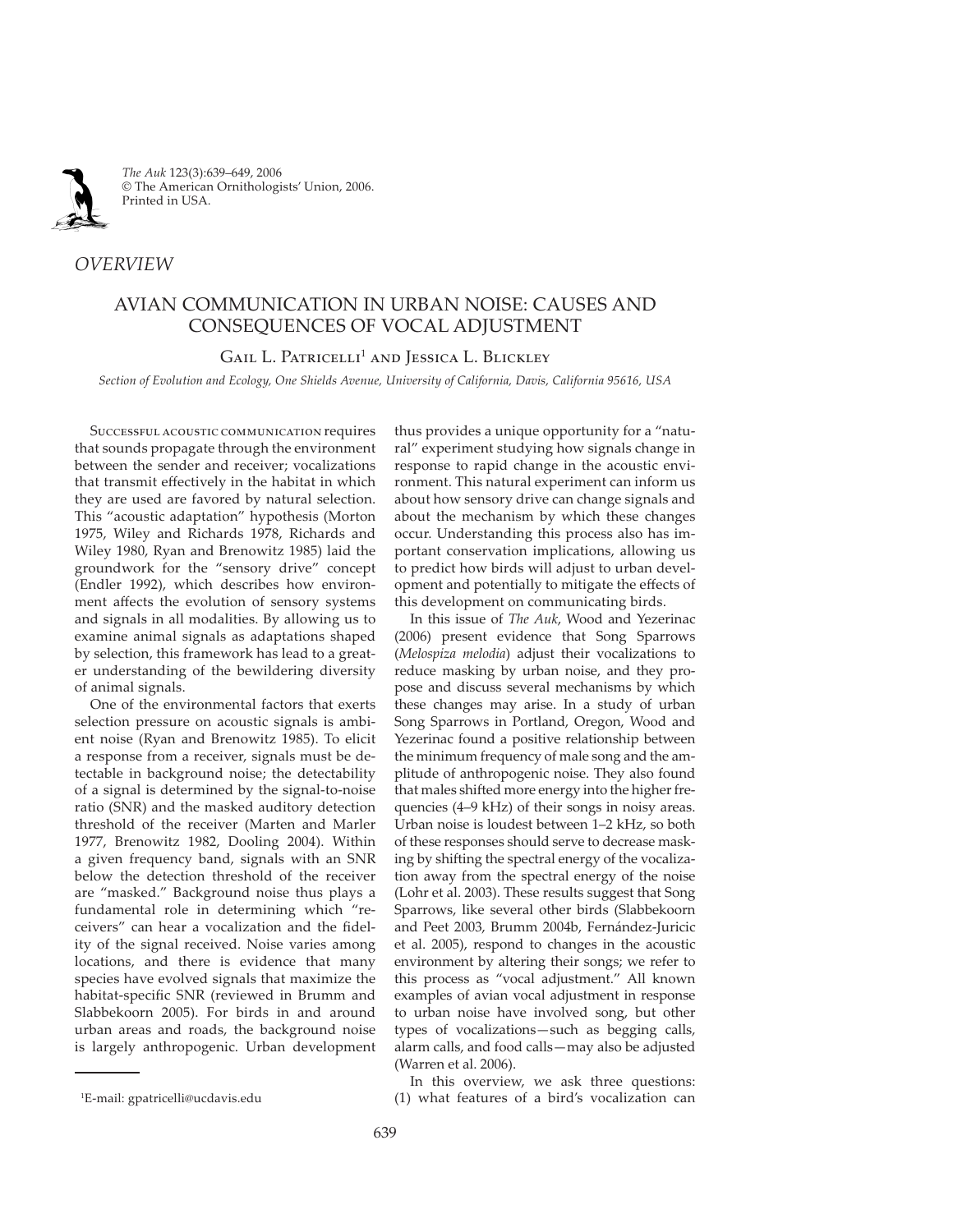be adjusted to reduce masking, (2) how do these adjustments come about, and (3) what are the consequences of these changes for individual fitness and population persistence? The answers to these questions depend on the morphological, developmental, and behavioral underpinnings of the vocalization, and the context in which the vocalization is used. This is an area where knowledge of physiology, developmental neurobiology, animal behavior, and behavioral ecology all contribute to understanding how animals adjust (or fail to adjust) to anthropogenic change.

#### Opportunities for Vocal Adjustment

Four of the most salient features of animal sounds are the frequency structure, amplitude (i.e., loudness), temporal structure (timing of modulations, notes, and syllables within vocalizations), and timing of vocal delivery (repetition rate of vocalizations, diel patterns). Animals use variation in these features to detect and discriminate relevant sounds from background noise. How can a signaling bird increase its chances of being perceived in a noisy environment? Here, we discuss changes in the frequency, amplitude, and timing of vocalizations that might reduce masking and some of the physical and morphological constraints that might limit an individual's ability to make these changes.

Wood and Yezerinac's (2006) findings add to a small but growing body of evidence that oscine birds adjust the frequency structure of their vocalizations to reduce masking by anthropogenic noise; similar shifts have been observed in Great Tits (*Parus major*; Slabbekoorn and Peet 2003) and House Finches (*Carpodacus mexicanus*; Fernández-Juricic et al. 2005). These changes mirror those observed in the vocalizations of birds living in areas with high levels of natural noise (e.g., from waterfalls or other animals; Dubois and Martens 1984, Slabbekoorn and Smith 2002b). The three described cases of frequency adjustment in response to low-frequency urban noise involve reduction in the frequency range of songs (i.e., increased minimum frequency but no change in maximum frequency; Slabbekoorn and Peet 2003, Fernández-Juricic et al. 2005, Wood and Yezerinac 2006). A second means by which birds could adjust the frequency structure of their vocalizations to reduce masking is by shifting the entire vocalization

to a higher frequency. We are not aware of any examples of this kind of adjustment in response to urban noise; use of this adjustment will be limited by several morphological and kinematic factors that constrain the maximum frequencies that a bird can produce, including head angle, beak gape, and beak shape (Westneat et al. 1993, Palacios and Tubaro 2000, Podos et al. 2004, Nelson et al. 2005). A third means by which birds could adjust the frequency structure of their vocalizations is by changing the relative amplitude of different frequency components. Rabin et al. (2003) found that California ground squirrels (*Spermophilus beecheyi*) in areas with low-frequency noise from wind turbines shifted the peak energy of their calls from lower to higher harmonics. Wood and Yezerinac (2006) found that Song Sparrows shifted more energy into higher frequencies in noisier areas, but this pattern appears to reflect the use of fewer lowfrequency notes rather than a change in the relative amplitude of notes.

Laboratory psychoacoustic studies have shown that sounds with a greater bandwidth and higher rate of frequency modulation are more difficult to detect from noise (Lohr et al. 2003). Animals in habitats with high levels of natural noise converge on songs with primarily pure tones (e.g., Dubois and Martens 1984). No examples of these changes have yet been found in response to anthropogenic noise; the studies reporting changes in frequency content of songs measured the minimum and maximum frequency of songs, rather than notes within songs (Slabbekoorn and Peet 2003, Fernández-Juricic et al. 2005, Wood and Yezerinac 2006). This remains an interesting possibility for future study.

Birds living in noisy habitats may also increase the signal-to-noise ratio during communication by boosting the amplitude of their vocalizations, a response called the "Lombard effect" (Rabin and Greene 2002, Warren et al. 2006). The Lombard effect appears to be taxonomically widespread among birds and mammals (Brumm and Slabbekoorn 2005) and may be the most common mechanism for increasing SNR in urban noise. Whether birds can increase their amplitude sufficiently to rise above background noise is likely constrained by body size (Brackenbury 1979, Brumm 2004b) as well as by the energetic costs of producing louder sounds (Oberweger and Goller 2001).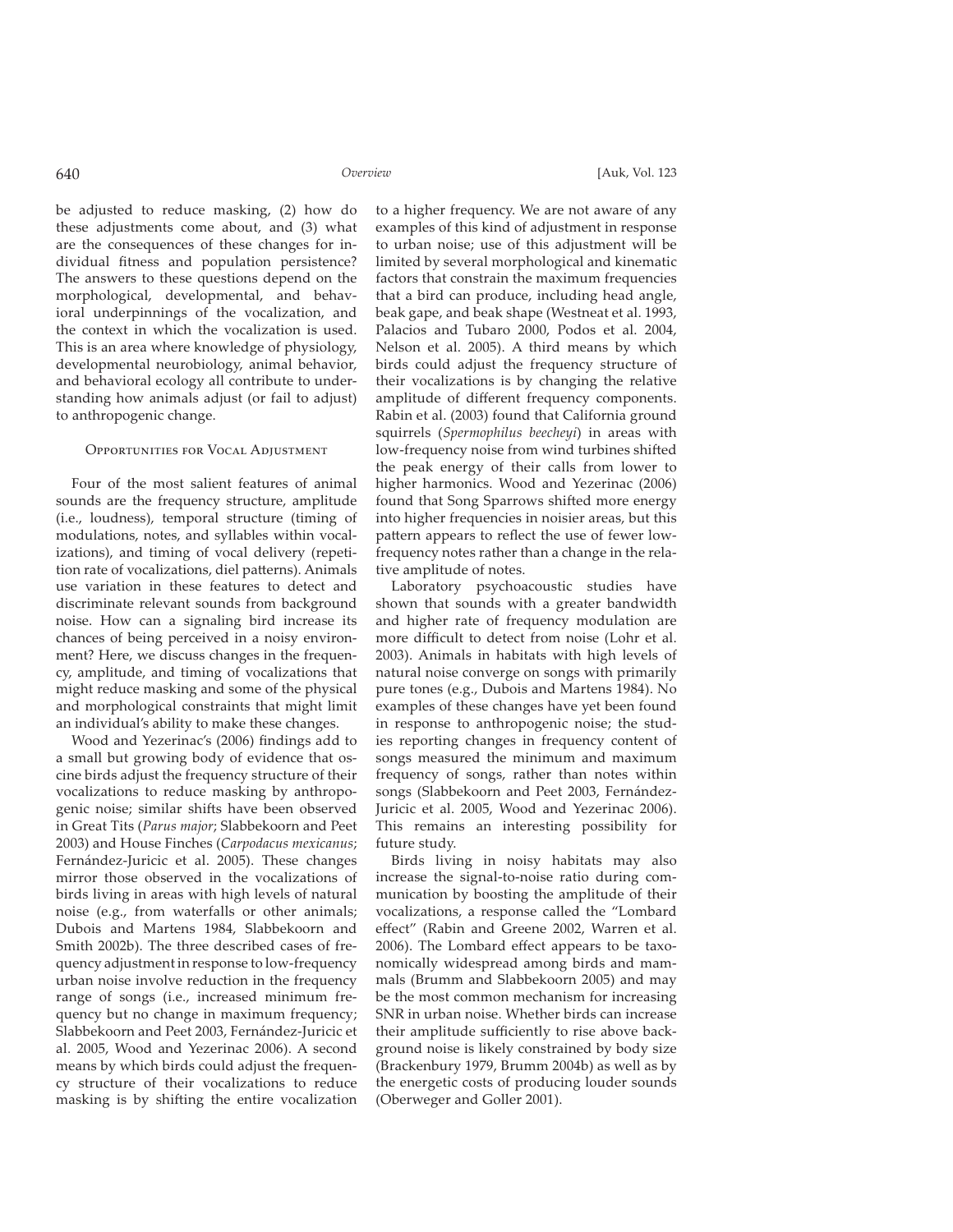The temporal structure of a vocalization may also affect the ability of receivers to detect the sound in masking noise, and thus may also be adjusted in urban environments. Laboratory psychoacoustic studies have shown that increased repetition and duration increase the detectability of sounds in white noise; vocalizations of some avian species living in areas with high natural noise have these features (see recent reviews by Brumm and Slabbekoorn [2005], Warren et al. [2006]). Increased duration of vocalizations has been observed in other taxa; Foote et al. (2004) found that killer whales (*Orcinus orca*) increase the duration of their vocalizations in the presence of boat noise. Interestingly, Fernández-Juricic et al. (2005) found a significant reduction in the number of notes in House Finch songs in noisy areas, which is the opposite of psychoacoustic predictions. Similarly, Wood and Yezerinac (2006) found a weak trend toward fewer notes. Fernández-Juricic et al. (2005) suggested that decreased song length may reflect a trade-off between energetic costs associated with increasing the amplitude of songs and the length of songs; this possibility requires further examination.

In addition to adjusting the temporal structure of their vocalizations, birds may adjust the timing of vocalizations (Brumm and Slabbekoorn 2005, Warren et al. 2006). Many species of birds vary the time at which they vocalize to avoid interference from neighboring birds and other sources of noise (Ficken et al. 1974), so this capacity may be well developed. Some sources of urban noise are variable over time, and birds may be able to time their songs to take advantage of small gaps in noise (Popp 1989, Lohr et al. 2003) or diel fluctuations in noise levels (Warren et al. 2006). Avoidance of acoustic interference is one hypothesis for the evolution of the dawn chorus, predicting that its timing may shift with the timing of rush-hour traffic (Bergen and Abs 1997, Warren et al. 2006). Complex responses at the community level may result from temporal shifts of song; for example, suppression of call rates in one species in response to urban noise may stimulate increased song rates in another species, as was recently found in frogs (*Microhyla bulteri*, *Rana nigrovittata*, *R. taipehensis*, and *Kaloula pulchra*) exposed to anthropogenic noise (Sun and Narins 2005).

Another means by which animals may increase the efficacy of communication amid noise is by shifting emphasis to another modality (Brumm and Slabbekoorn 2005). The "backup" or "redundant signaling" hypothesis proposes that animals have multiple sexually selected signals so that if one modality fails to transmit to the receiver (e.g., because of masking), other signals will do the job (Møller and Pomiankowski 1993, Hebets and Papaj 2005). It would be interesting to examine whether males in species with multiple sexual signals emphasize visual displays over acoustic displays in noisy urban environments and whether females and competing males correspondingly shi their attention while assessing these displays.

There are many features of a signal that can be changed to decrease masking; what determines which of these changes will be made? We have discussed mechanistic constraints that may limit vocal adjustment. In the following two sections, we will discuss how the bird's developmental program may facilitate or limit vocal adjustment, and the consequences of these adjustments on fitness. Because the variation within a species' existing repertoire will also be shaped by mechanisms of production, developmental processes, and fitness consequences, it is reasonable to predict that vocal adjustment is most likely to occur along an axis (amplitude, frequency, or time) on which a species already exhibits variation in its song.

#### Development of Adjusted Vocalizations

The labile nature of song in many bird species offers the possibility of vocal adjustment in a changing acoustic environment, but how do these adjustments arise? Wood and Yezerinac (2006) propose several non-mutually exclusive alternative hypotheses for the mechanism of vocal adjustment in Song Sparrows. Adjustments may develop as short-term responses to increased ambient noise levels ("short-term adjustment" hypothesis). Long-term ontogenetic adjustments may occur through mechanisms such as active modification during periods of vocal plasticity ("developmental modification" hypothesis), selective attrition of masked songs ("selective attrition" hypothesis), and passive acquisition of vocalizations or portions of vocalizations that transmit well ("passive acquisition" hypothesis). Finally, these adjustments may result from genetic changes in urban bird populations ("evolution" hypothesis). We will discuss each of these hypotheses, evaluating the potential for these mechanisms to operate in birds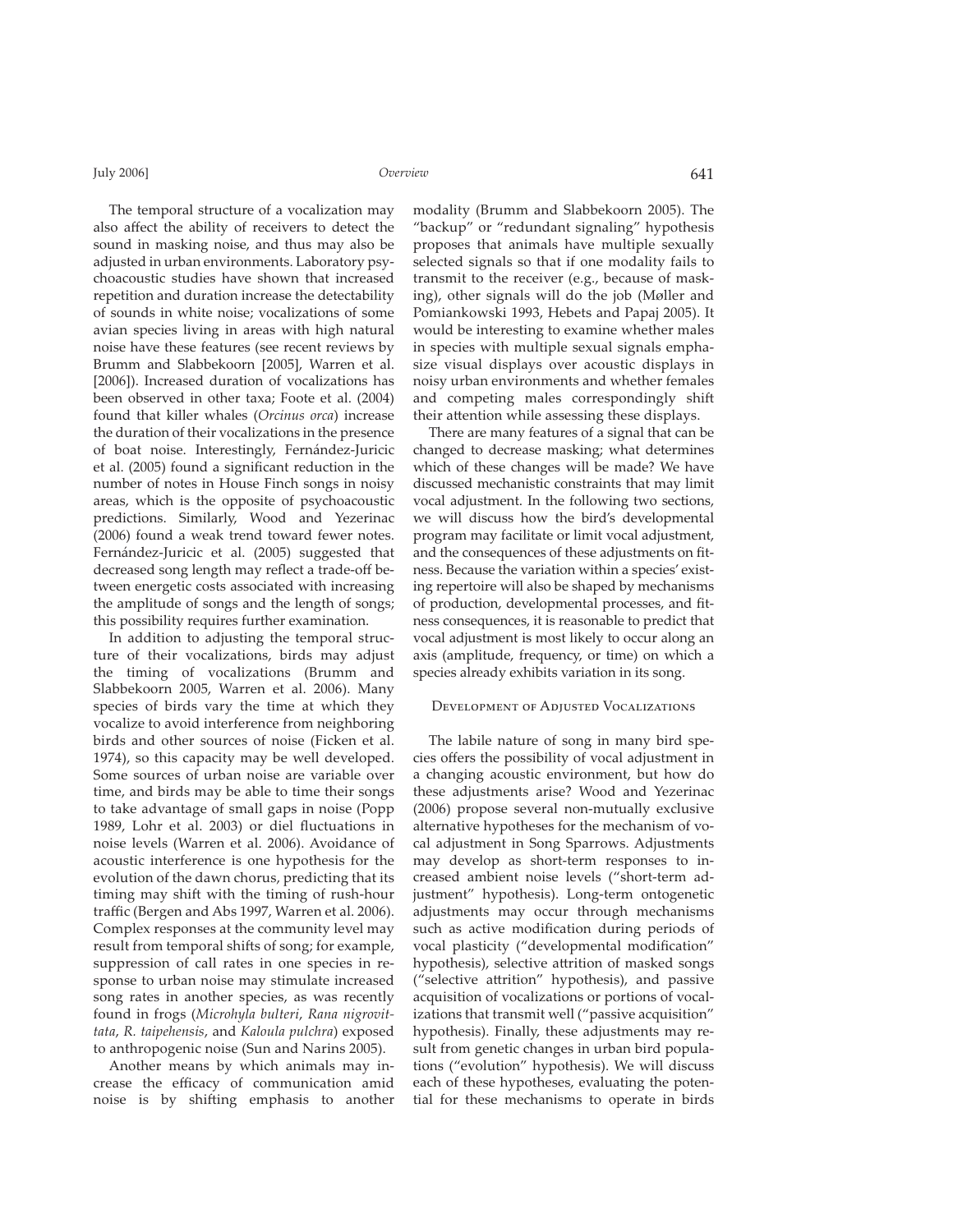with different programs for vocal development. Before testing these hypotheses, it is necessary to rule out alternative explanations for an observed relationship between ambient noise levels and bird vocalizations in an area: that birds preferentially settle onto territories in which their vocalizations propagate effectively, or that the observed relationship is an artifact of the noise level of the recording location (i.e., if lower frequencies are masked by noise, or if highamplitude background noise inflates the measured amplitude of the vocalization; Slabbekoorn and Peet 2003, Wood and Yezerinac 2006).

#### SHORT-TERM ADIUSTMENT

Short-term adjustment of vocalizations may be achieved through selective use of unmasked songs from a repertoire, or through the temporary adjustment of signal characteristics such as frequency, amplitude, temporal structure, and timing of song (Brumm and Slabbekoorn 2005, Warren et al. 2006, Wood and Yezerinac 2006). Short-term responses do not require learning, though use of this mechanism of adjustment will be constrained by an individual's ability to detect masking and make subsequent changes to their vocalizations. Auditory feedback is important for maintaining song structure in birds with a wide variety of vocal-development programs (Nordeen and Nordeen 1992, Okanoya and Yamaguchi 1997) and is a likely way for birds to detect masking. The ubiquity of the Lombard effect, as discussed above, suggests that at least some forms of short-term adjustment may commonly be used to mitigate the effects of masking. Studies that track vocalizing individuals in environments with and without urban noise are needed to separate short-term adjustments from long-term ontogenetic adjustments (discussed below).

#### Long-term Ontogenetic Adjustments

Vocal adjustments may result from active modification of signal design during periods of vocal plasticity (Rabin and Greene 2002, Wood and Yezerinac 2006), which we refer to as the developmental modification hypothesis. A naïve individual's ability to change the structure of its vocalization to reduce masking will be determined both by its ability to perceive masking and the onset and duration of vocal plasticity.

Perception of masking is most likely to occur through auditory feedback, which plays a critical role in matching vocal output to song template during song development (Margoliash 2002). Timing of vocal plasticity is highly variable among species; open-ended species may continue to acquire and modify songs throughout their adult lives (Chaiken et al. 1994), which increases the potential for active modification in a changing environment. In closed-ended species of songbird, the plastic period of vocal development, during which birds practice and modify their songs before they are crystallized, occurs early in life (Hultsch and Todt 2004). This may limit an individual's ability to make subsequent adjustments to the song. However, Wood and Yezerinac (2006) note that seasonal variation in the neural song-control circuitry has been linked to vocal plasticity, and has been observed in both closed-ended and open-ended species (Smith et al. 1997, Brenowitz 2004). These seasonal changes in vocal plasticity offer potential flexibility for vocal adjustment into adulthood.

Birds may also avoid masking by selecting only unmasked songs for their repertoire (selective attrition hypothesis; Wood and Yezerinac 2006). Selective attrition is characterized by overproduction of song templates during vocal development and crystallization of only a portion of the repertoire, which is retained into adulthood (Marler and Peters 1982). The extent to which birds can use selective attrition to reduce masking depends on the processes guiding song selection as well as the timing of selective attrition. Song Sparrows, among other species, use selective attrition postdispersal, which potentially allows them to tailor song selection to the acoustic environment of their breeding territory (Nordby et al. 2001). Individuals typically select songs that match those of their nearest neighbors (Nordby et al. 1999, 2000), which suggests that repertoire selection involves feedback from the environment (Marler and Peters 1982). However, the role of background noise in informing the song selection process is currently unknown. This option is not available to all birds, because only some species undergo selective attrition during song development (e.g., Marler and Peters 1982, Nelson 1992, Gil and Slater 2000); in species that do, it has the potential to be an important mechanism for reducing masking.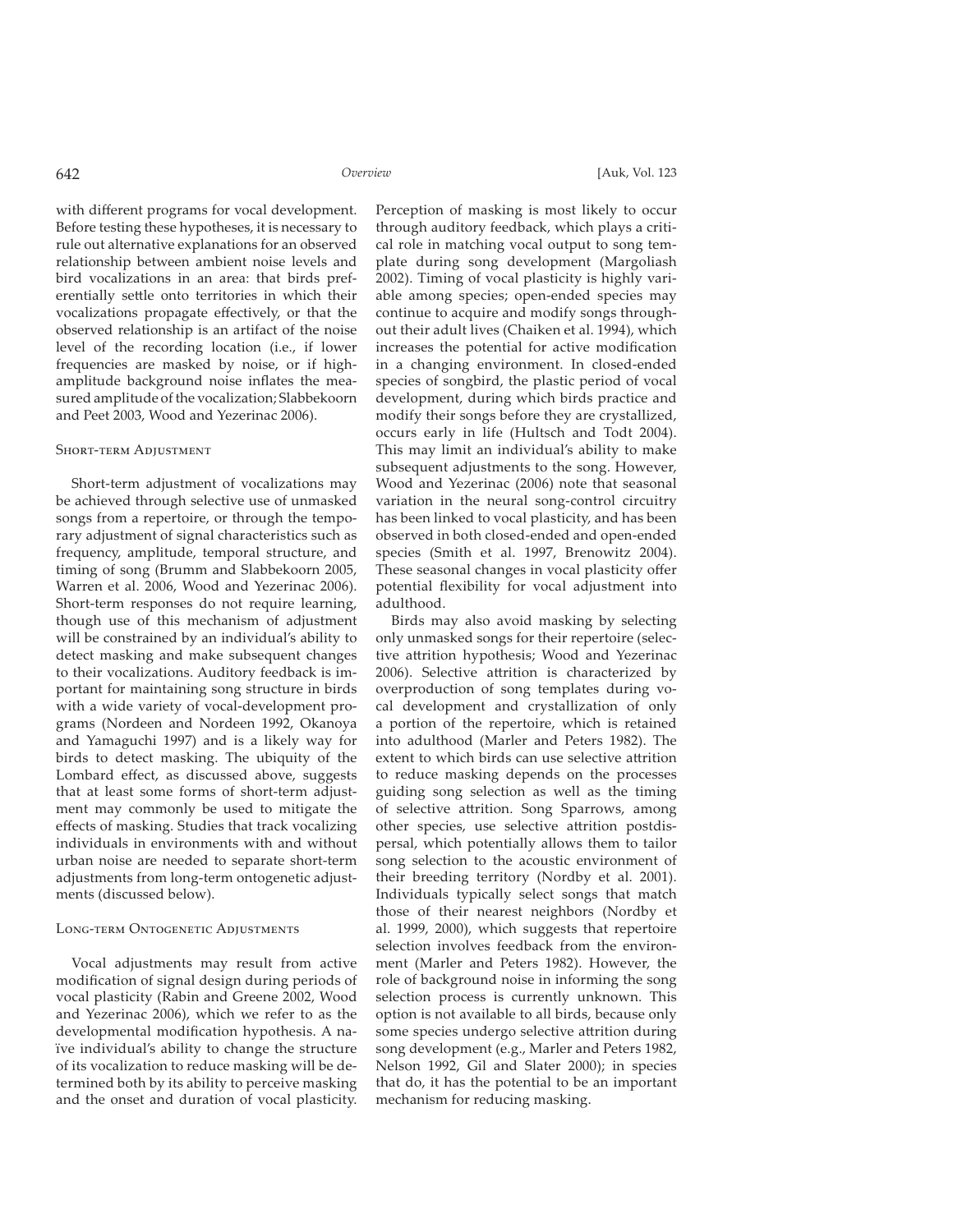Birds may also acquire modified songs passively (passive acquisition hypothesis); song-learning birds form a template for songs by listening to other birds during a sensitive period of song development (Hultsch and Todt 2004), and these birds may hear and acquire only songs or the portions of songs that are not masked (Rabin and Greene 2002, Wood and Yezerinac 2006). The timing of the sensitive period influences not only what birds the novice bird learns from, but also the environment in which it learns. Thus, passive acquisition may only be an effective means of matching songs to background noise if birds develop song templates in areas with noise levels similar to those in their breeding territories (i.e., dispersal within noisy areas, or song learning after dispersal). Laboratory and field studies have found that the sensitive period occurs within the first year of life for many songbirds (Hultsch and Todt 2004), but that many species, like the Song Sparrow, will continue to learn new songs up to their first breeding season (Nordby et al. 2001), which allows passive adjustment to the acoustic environment beyond their natal territories.

#### Role of Song Learning in Vocal Adjustment

Song learning may increase the ability of a species to adjust its vocalizations in response to an altered acoustic environment. Indeed, the four cases described to date of vocal adjustment in response to urban noise are in oscine passerines (Slabbekoorn and Peet 2003, Brumm 2004b, Fernández-Juricic et al. 2005, Wood and Yezerinac 2006). But even among song-learning species, the broad variation of vocal plasticity is likely to result in a wide range of responses to urban noise, making generalizations and predictions about the phylogenetic distribution of vocal adjustment difficult.

With a few exceptions, vocal development in suboscine and nonpasserine birds is a largely innate process and does not require exposure to a tutor (Kroodsma 2004). Further, suboscine birds do not appear to use auditory feedback in the development of their vocalizations (Kroodsma and Konishi 1991). The relative rigidity of vocal development in nonoscines reduces the opportunity for long-term ontogenetic modification of vocalizations. However, short-term changes may still be possible. The Lombard effect has been found in laboratory studies of non-song-learning

birds (Brumm and Slabbekoorn 2005), and many non-song-learners adjust the timing of their vocalizations in response to conspecifics (e.g., Ficken et al. 1974, Gibson and Bradbury 1985) and may do the same in response to urban noise. Evidence from other taxa that do not learn song—such as Bornean tree-hole frogs (*Metaphrynella sundana*), which rapidly adjust the frequency of their calls to maximize propagation from tree holes (Lardner and bin Lakim 2002)—suggests that sophisticated responses may not be restricted to song-learners or species with complex vocalizations.

#### EVOLUTIONARY CHANGE

Given the recent introduction of urban noise and the well-described plasticity of song learning in birds, the vocal adjustments observed to date are unlikely to have arisen through evolution, though this possibility cannot be excluded (Warren et al. 2006, Wood and Yezerinac 2006). As anthropogenic noise becomes a more prominent feature of local landscapes, selection may favor individuals with unmasked vocalizations or the flexibility to adjust their vocalizations. Selection may also favor receivers with ears that are tuned for detecting signals in urban noise. For some species, however, the small fragmented populations found in urban areas may lack the genetic variation in vocal structures and behaviors that is necessary for selection to shape such adaptations.

#### Consequences of Vocal Adjustment

Wood and Yezerinac (2006) note that male Song Sparrows have many reasons to overcome masking of their songs by urban noise, because songs are crucial for intrasexual competition and female choice. But are there also costs to vocal adjustment in terms of individual fitness and population stability? What, if any, are the management implications? The ability to adjust vocalizations in response to masking noise may itself be an adaptation to varying levels of noise in the natural world (Brumm and Slabbekoorn 2005), but urbanization and its attendant noise is a recent phenomenon, and we cannot assume that observed responses are adaptive in urban settings. No studies have measured the fitness consequences of vocal adjustment to individuals or populations, so for now we are left with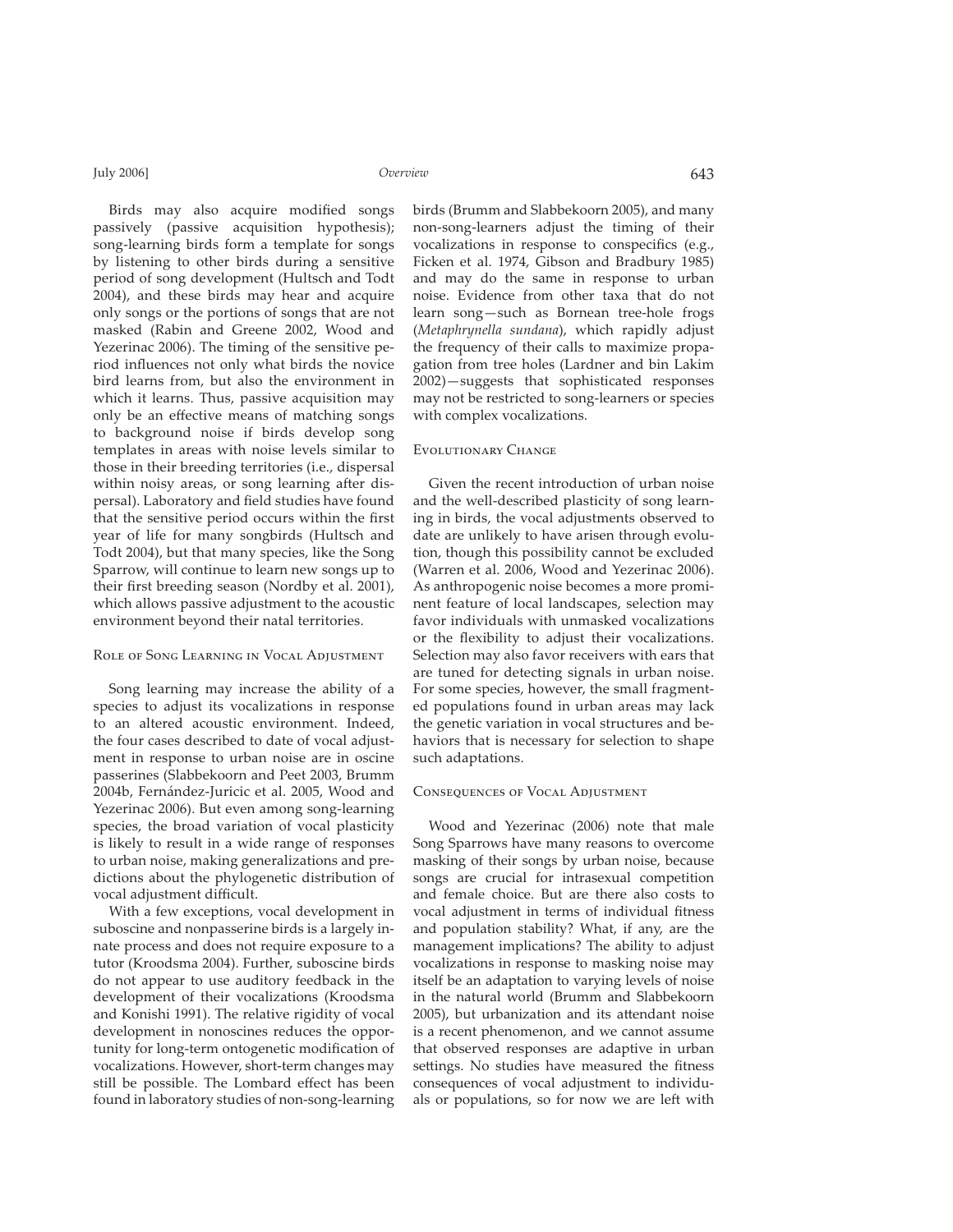informed guesswork. We will discuss some potential costs of vocal adjustment during courtship and competition over mates, and in other interactions with conspecifics. We will then discuss the potential implications of these costs and benefits to conservation of bird populations.

#### Fitness Costs

Acoustic communication plays a central role in sexual selection and social integration in an enormous variety of birds (Catchpole and Slater 1995). If animals must change their vocalizations in noisy environments, this may have effects that reverberate throughout many facets of their lives.

Some of the potential costs of vocal adjustment will be incurred regardless of the type of vocalization and the context in which it is given. For example, vocalizing more loudly in noisy environments may have energetic costs that decrease the net benefits of vocal adjustment and alter the bird's energy budget (Brumm 2004a, b; Warren et al. 2006; Wood and Yezerinac 2006). Shifting their songs to higher frequencies may also impose energetic costs (Lambrechts 1996). The net benefits of frequency adjustment may be further reduced by excess attenuation, given that higher frequencies do not propagate as effectively as low frequencies, especially through complex urban environments (Warren et al. 2006). We cannot assume, therefore, that an increase in frequency leads to a net increase in the area over which the vocalization can be detected (Brumm and Slabbekoorn 2005, Leader et al. 2005). The auditory sensitivity of a species is often tightly tuned to the frequencies used in communication (e.g., Okanoya and Dooling 1988); thus, there may also be a trade-off between maximizing the efficacy of transmission in noise and the efficacy of perception by receivers (Wood and Yezerinac 2006).

Other costs of vocal adjustment will vary depending on the context in which the signal is used. For example, changing the frequency and temporal content of vocalizations may affect individual and species recognition by conspecifics, as well as the effectiveness of the signal in eliciting a beneficial response from the receiver. The following paragraphs discuss the potential effects of vocal adjustment on female choice, male–male competition, and other types of communication.

*Female choice.*—Female birds in many species use vocalizations to determine whether a male is an appropriate potential mate (i.e., species recognition), so if males in urban areas adjust the frequency or temporal features of their vocalizations to avoid masking by noise, they may no longer be recognized by conspecific females (Slabbekoorn and Peet 2003, Wood and Yezerinac 2006). Though birds can discriminate fine changes in frequency in the laboratory (Dooling 2004), field studies suggest that frequency changes within 2–3 standard deviations (SD) of the population mean do not significantly affect response (Nelson 1988, 1989; Klump 1996). Males may therefore have some flexibility in adjusting their vocalizations without paying the cost of reduced recognition by females. This further suggests that in species where there is more natural variation in the frequency of male vocalizations (i.e., higher SD), recognition is less likely to be reduced by vocal adjustment (note that even if songs are recognized as conspecific, they may be viewed as less attractive if females assess deviation from the population mean as an indicator of song learning; Nowicki et al. 2002).

Wood and Yezerinac (2006) note that breakdown in mate recognition might eventually lead to reproductive isolation and speciation between urban and nonurban populations of Song Sparrows (see also Slabbekoorn and Peet 2003, Warren et al. 2006). Song has been shown to play an important role in maintaining reproductive isolation between two subspecies of Song Sparrows (Patten et al. 2004), and females in the northeastern United States were found to discriminate against dialects from >34 km away, with discrimination increasing with distance (Searcy et al. 2002). If adjusted songs are functionally equivalent to dialects, symmetrical premating isolation may emerge between urban and nonurban populations. The role of dialect formation in speciation is controversial, but it is clear that dialect formation does not necessarily lead to genetic differentiation (Price 1998, Slabbekoorn and Smith 2002a). Slabbekoorn and Smith (2002a) suggested that genetic divergence is more likely to accompany dialect divergence when habitats are sufficiently different to favor local adaptation (Patten et al. 2004). That is likely to be true in regard to urban versus nonurban environments. Fragmentation may also lead to less gene flow between urban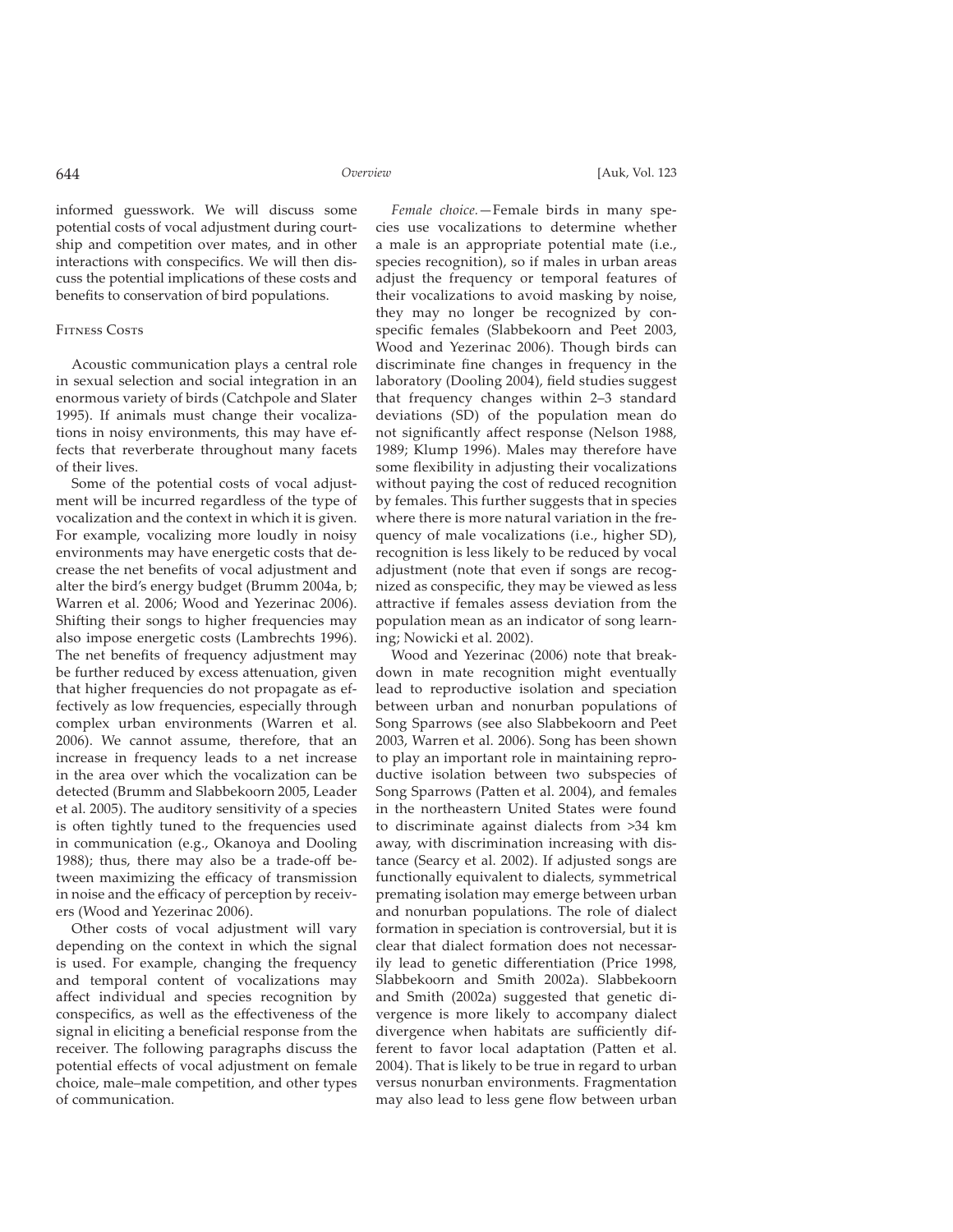and nonurban populations than we might predict on the basis of distance alone, which would facilitate speciation. If variation in urban noise persists, speciation remains a long-term possibility, but not a certainty.

In addition to using vocalizations to recognize conspecific males, females use vocalizations to choose their mates from among these competing males; males that adjust their vocalizations in response to urban noise may therefore face trade-offs between transmission and attractiveness. One obvious trade-off is between song amplitude and song rate; the energetic costs of increasing the amplitude of vocalizations may preclude singing at the high rate preferred by females (Oberweger and Goller 2001, Brumm 2004b, Fernández-Juricic et al. 2005, Warren et al. 2006). Trade-offs may also be present when males adjust the frequency of their vocalizations. For example, in species in which females prefer males with low-frequency vocalizations (e.g., Beani and Dessì-Fulgheri 1995), males that increase their frequency to avoid masking may increase the number of females who detect their vocalizations but decrease their attractiveness to those females. Wood and Yezerinac (2006) found that male Song Sparrows increased the minimum frequency of the "*buzz*" note, but not the maximum frequency, leading to a lower-frequency bandwidth. This adjustment may reduce the attractiveness of the male song in species in which females assess frequency bandwidth as an aspect of vocal performance (Podos 2001, Ballentine et al. 2004). Males may also reduce their attractiveness by dropping lower-frequency songs from their repertoire to avoid masking, if females assess repertoire size during mate choice (e.g., Reid et al. 2005). If females choose their mates using a comparative tactic (Luttbeg 1996, Bateson and Healy 2005), and if all males adjust their vocalizations, male vocal adjustment may not lead to a decrease in relative attractiveness, though the usefulness of the male signal as an indicator of male quality may be diminished.

*Male–male competition.*—Many of the potential trade-offs faced by males during communication with females (described above) may also be faced during communication with competing males, because vocal adjustment may affect both recognition of conspecifics and assessment of the information content of the signal (i.e., the signaler's condition and motivation to fight). In Song Sparrows, males are less discriminating than females in response to foreign dialects, and will respond with similar aggressiveness toward dialects from up to 540 km away (Searcy et al. 2002). This suggests that vocal adjustment is more likely to be costly in reducing recognition by females than by males; the same pattern may be true in many other species (e.g., Searcy 1990; but see Nelson and Soha 2004). Even if vocalizations are recognized by conspecific males, vocal adjustment may incur costs if it decreases the likelihood of eliciting a beneficial response from receivers. For example, low-frequency, broad-band vocalizations are often used in threat displays (Morton 1977). Males that shi to higher frequencies or purer tones to avoid noise may be interpreted as less threatening unless there is a corresponding shift in the interpretation of the signal. Song matching is important in territory defense in Song Sparrows and many other species (Krebs et al. 1981; Beecher et al. 2000a, b). Males who adjust their songs or drop low-frequency songs from their repertoire may not have the song types required for these interactions, unless neighboring males adjust their songs similarly.

*Other types of communication.*—Thus far, we only have evidence that male birds adjust their songs in response to urban noise, but other kinds of vocalizations are crucial to survival and reproduction and may also be adjusted (Katti and Warren 2004, Warren et al. 2006). These include alarm calls, begging calls, contact calls, flight calls, and food calls and can be given between pair-bonded mates, between parents and offspring, among offspring, and between flock-mates (Marler 2004). With all of these calls, senders may face trade-offs between increased SNR and decreased recognition or incorrect interpretation by receivers. If calls are adapted to minimize eavesdropping by predators (Marler 1955, Klump and Shalter 1984), vocal adjustment may also affect the risk of predation.

#### Implications for Conservation

There is evidence that urbanization and road development have negative effects on population densities of at least some avian species (van der Zande et al. 1980, Reijnen et al. 1996, Forman et al. 2002, Rheindt 2003, Ingelfinger and Anderson 2004, Peris and Pescador 2004);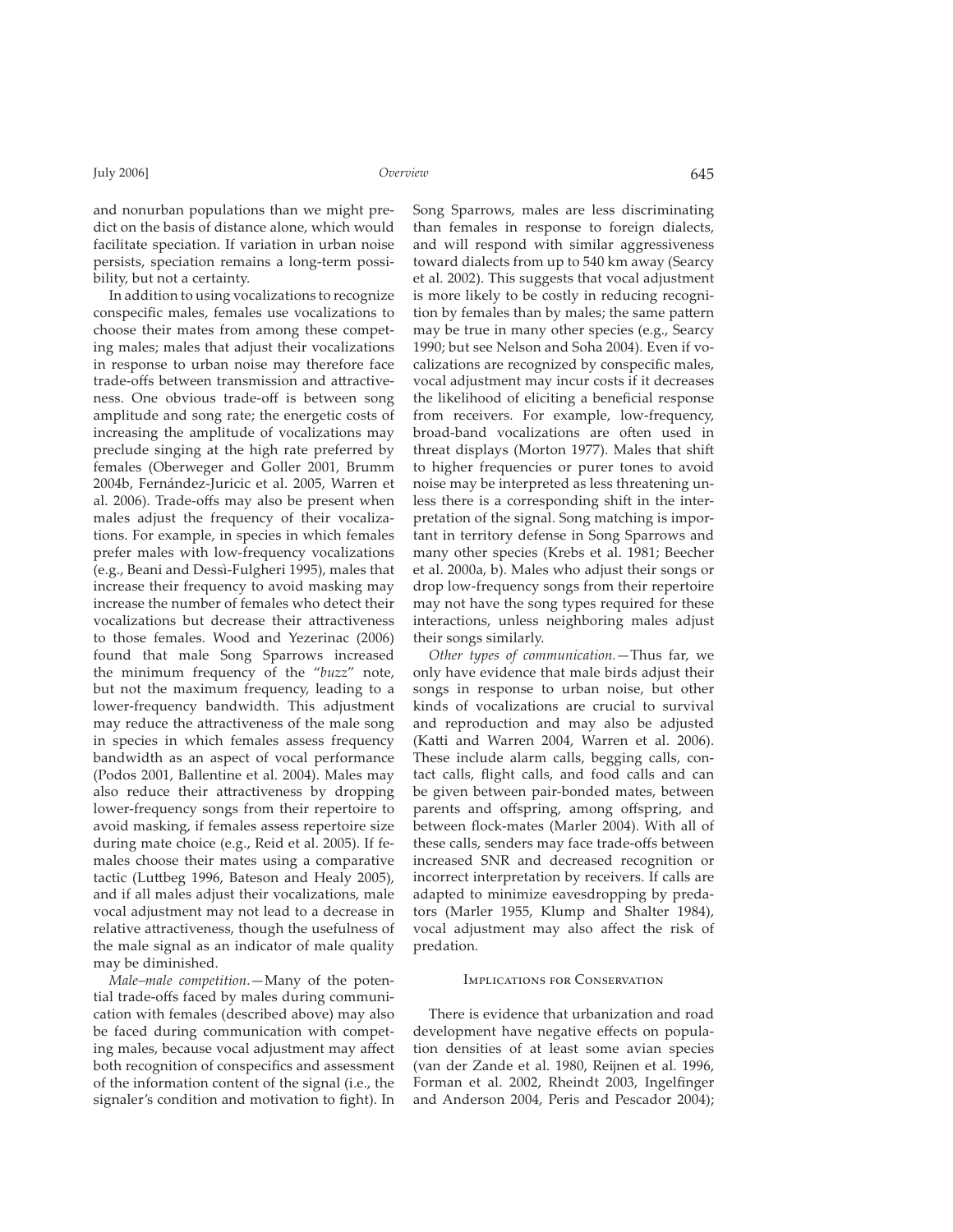however, we know very little about the degree to which noise contributes to these declines (Reijnen et al. 1995) and can only speculate about the role that vocal adjustment plays in increasing or mitigating the effects of noise (Katti and Warren 2004, Warren et al. 2006). If vocal adjustment decreases masking of a vocalization, should we therefore view it as an example of animals acclimating and thus thriving in an urban environment? Or are we seeing symptoms of communication breakdown that should be of management concern? We cannot answer these questions until we have measurements of the net benefits of vocal adjustment to individuals and of the effect of vocal adjustment on populations. This is an area ripe for future research.

There is enormous variation in how species respond to urbanization; some species clearly thrive near human development, and others disappear. If vocal adjustment yields a net benefit to individuals, then species that have this capacity may adapt more readily to human development (Rabin and Greene 2002, Rabin et al. 2003, Slabbekoorn and Peet 2003, Warren et al. 2006). Are species that adjust their songs thus less affected by urbanization than species that do not adjust? This question necessitates a comparative approach, which requires that we learn more about the phylogenetic distribution of vocal adjustment. Vocal adjustment is likely only one factor among many that affect how animals respond to urbanization, but understanding its effect may improve our ability to predict the effects of proposed developments on bird populations. Future research on acoustic communication in urban environments will make an important contribution to conservation efforts and, at the same time, improve our understanding of vocal development, the plasticity of vocal behavior, and how the process of sensory drive shapes the diversity of animal signals.

#### ACKNOWLEDGMENTS

We thank T. Hahn, A. Krakauer, N. Losin, L. Rabin, K. Sewall, and E. West for constructive comments on this manuscript. Some of the ideas in this paper emerged from discussions facilitated by the Road Ecology Center at the University of California, Davis, and from research funded by the Bureau of Land Management and National Science Foundation (grant no. IOB-0528563).

#### Literature Cited

- Ballentine, B., J. Hyman, and S. Nowicki. 2004. Vocal performance influences female response to male bird song: An experimental test. Behavioral Ecology 15:163–168.
- BATESON, M., AND S. D. HEALY. 2005. Comparative evaluation and its implications for mate choice. Trends in Ecology and Evolution 20: 659–664.
- Beani, L., and F. Dessì-Fulgheri. 1995. Mate choice in the Grey Partridge, *Perdix perdix*: Role of physical and behavioural male traits. Animal Behaviour 49:347–356.
- Beecher, M. D., S. E. Campbell, J. M. Burt, C. E. Hill, and J. C. Nordby. 2000a. Songtype matching between neighbouring Song Sparrows. Animal Behaviour 59:21–27.
- Beecher, M. D., S. E. Campbell, and J. C. Nordby. 2000b. Territory tenure in Song Sparrows is related to song sharing with neighbours, but not to repertoire size. Animal Behaviour 59: 29–37.
- BERGEN, F., AND M. ABS. 1997. Etho-ecological study of the singing activity of the Blue Tit (*Parus caeruleus*), Great Tit (*Parus major*) and Chaffinch (Fringilla coelebs). Journal für Ornithologie 138:451–467.
- Brackenbury, J. H. 1979. Power capabilities of the avian sound producing system. Journal of Experimental Biology 78:163–166.
- BRENOWITZ, E. A. 1982. The active space of Red-winged Blackbird song. Journal of Comparative Physiology 147:511–522.
- Brenowitz, E. A. 2004. Plasticity of the adult avian song control system. Pages 560–585 *in* Behavioral Neurobiology of Birdsong (H. P. Zeigler and P. Marler, Eds.). Annals of the New York Academy of Sciences, vol. 1016.
- BRUMM, H. 2004a. Causes and consequences of song amplitude adjustment in a territorial bird: A case study in Nightingales. Anais da Academia Brasileira de Ciências 76:289–295.
- BRUMM, H. 2004b. The impact of environmental noise on song amplitude in a territorial bird. Journal of Animal Ecology 73:434–440.
- BRUMM, H., AND H. SLABBEKOORN. 2005. Acoustic communication in noise. Advances in the Study of Behavior 35:151–209.
- Catchpole, C. K., and P. J. B. Slater. 1995. Bird Song: Themes and Variations. Cambridge University Press, Cambridge, United Kingdom.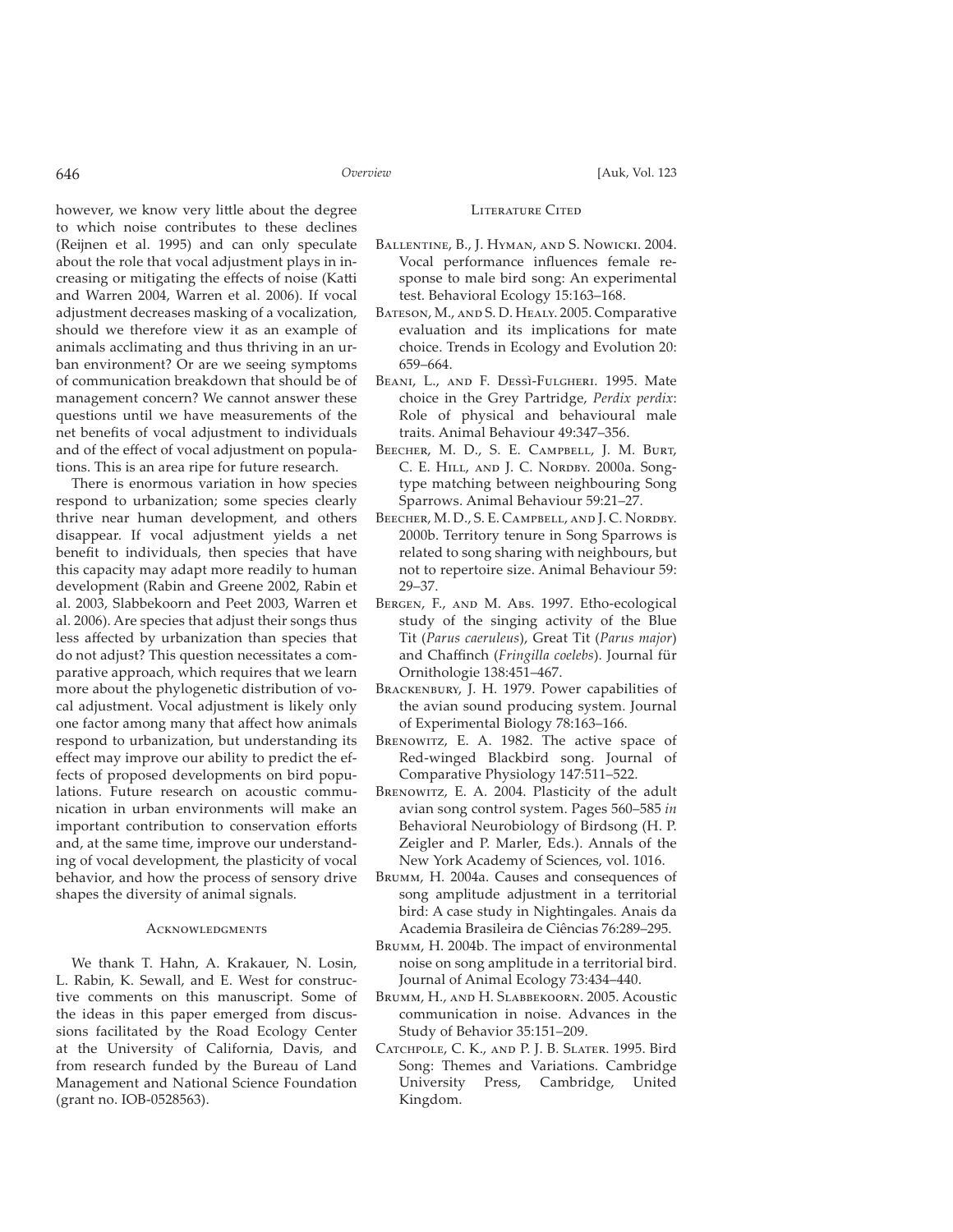- Chaiken, M., J. Bohner, and P. Marler. 1994. Repertoire turnover and the timing of song acquisition in European Starlings. Behaviour 128:25–39.
- Dooling, R. F. 2004. Audition: Can birds hear everything they sing? Pages 178–205 *in* Nature's Music (P. Marler and H. Slabbekoorn, Eds.). Elsevier Academic, London.
- Dubois, A., and J. Martens. 1984. A case of possible vocal convergence between frogs and a bird in Himalayan torrents. Journal für Ornithologie 125:455–463.
- ENDLER, J. A. 1992. Signals, signal conditions, and the direction of evolution. American Naturalist 139 (Supplement):S125–S153.
- Fernández-Juricic, E., R. Poston, K. De Collibus, T. Morgan, B. Bastain, C. Martin, K. Jones, and R. Treminio. 2005. Microhabitat selection and singing behavior patterns of male House Finches (*Carpodacus mexicanus*) in urban parks in a heavily urbanized landscape in the western U.S. Urban Habitats 3:49–69.
- Ficken, R. W., M. S. Ficken, and J. P. Hailman. 1974. Temporal pattern shifts to avoid acoustic interference in singing birds. Science 183: 762–763.
- FOOTE, A. D., R. W. OSBORNE, AND A. R. HOELZEL. 2004. Whale-call response to masking boat noise. Nature 428:910.
- Forman, R. T. T., B. Reineking, and A. M. HERSPERGER. 2002. Road traffic and nearby grassland bird patterns in a suburbanizing landscape. Environmental Management 29: 782–800.
- Gibson, R. M., and J. W. Bradbury. 1985. Sexual selection in lekking grouse: Phenotypic correlates of male mating success. Behavioral Ecology and Sociobiology 18:117–123.
- Gil, D., and P. J. B. Slater. 2000. Multiple song repertoire characteristics in the Willow Warbler (*Phylloscopus trochilus*): Correlations with female choice and offspring viability. Behavioral Ecology and Sociobiology 47: 319–326.
- HEBETS, E. A., AND D. R. PAPAJ. 2005. Complex signal function: Developing a framework of testable hypotheses. Behavioral Ecology and Sociobiology 57:197–214.
- Hulтscн, H., and D. Todт. 2004. Learning to sing. Pages 80–106 *in* Nature's Music (P. Marler and H. Slabbekoorn, Eds.). Elsevier Academic, London.
- Ingelfinger, F., and S. Anderson. 2004. Passerine response to roads associated with natural gas extraction in a sagebrush steppe habitat. Western North American Naturalist 64:385–395.
- Katti, M., and P. S. Warren. 2004. Tits, noise and urban bioacoustics. Trends in Ecology and Evolution 19:109–110.
- KLUMP, G. M. 1996. Bird communication in the noisy world. Pages 321–338 *in* Ecology and Evolution of Acoustic Communication in Birds (D. E. Kroodsma and E. H. Miller, Eds.). Cornell University Press, Ithaca, New York.
- KLUMP, G. M., AND M. D. SHALTER. 1984. Acoustic behaviour of birds and mammals in the predator context. I. Factors affecting the structure of alarm signals. II. The functional significance of alarm signals and their evolution. Zeitschrift für Tierpsychologie 66:189-226.
- Krebs, J. R., R. Ashcroft, and K. van Orsdol. 1981. Song matching in the Great Tit *Parus major* L. Animal Behaviour 29:918–923.
- KROODSMA, D. E. 2004. The diversity and plasticity of bird song. Pages 108–130 *in* Nature's Music (P. Marler and H. Slabbekoorn, Eds.). Elsevier Academic, London.
- Kroodsma, D. E., and M. Konishi. 1991. A suboscine bird (Eastern Phoebe, *Sayornis phoebe*) develops normal song without auditory feedback. Animal Behaviour 42:477–488.
- LAMBRECHTS, M. M. 1996. Organization of birdsong and constraints on performance. Pages 305–320 *in* Ecology and Evolution of Acoustic Communication in Birds (D. E. Kroodsma and E. H. Miller, Eds.). Cornell University Press, Ithaca, New York.
- Lardner, B., and M. bin Lakim. 2002. Tree-hole frogs exploit resonance effects. Nature 420: 475.
- Leader, N., J. Wright, and Y. Yom-Tov. 2005. Acoustic properties of two urban song dialects in the Orange-tufted Sunbird (*Nectarinia osea*). Auk 122:231–245.
- Lohr, B., T. F. Wright, and R. J. Dooling. 2003. Detection and discrimination of natural calls in masking noise by birds: Estimating the active space of a signal. Animal Behaviour 65:763–777.
- LUTTBEG, B. 1996. A comparative Bayes tactic for mate assessment and choice. Behavioral Ecology 7:451–460.
- MARGOLIASH, D. 2002. Evaluating theories of bird song learning: Implications for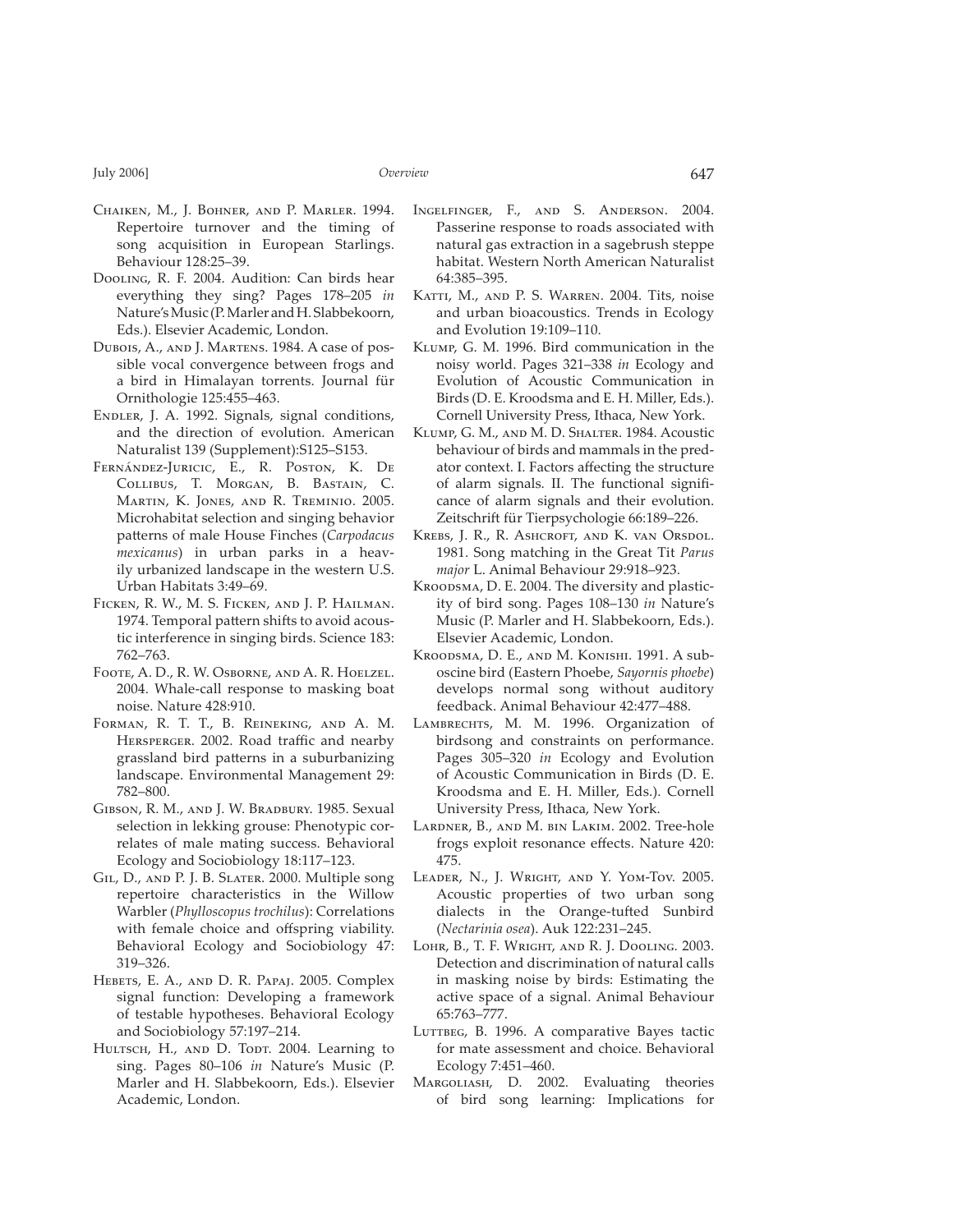future directions. Journal of Comparative Physiology A 188:851–866.

- MARLER, P. 1955. Characteristics of some animal calls. Nature 176:6–8.
- MARLER, P. 2004. Bird calls: A cornucopia for communication. Pages 132–176 *in* Nature's Music (P. Marler and H. Slabbekoorn, Eds.). Elsevier Academic Press, London.
- MARLER, P., AND S. PETERS. 1982. Developmental overproduction and selective attrition: New processes in the epigenesis of birdsong. Developmental Psychobiology 15:369–378.
- MARTEN, K., AND P. MARLER. 1977. Sound transmission and its significance for animal vocalization. I. Temperate habitats. Behavioral Ecology and Sociobiology 2:271–290.
- Møller, A. P., and A. N. Pomiankowski. 1993. Why have birds got multiple sexual ornaments? Behavioral Ecology and Sociobiogy 32:167–176.
- MORTON, E. S. 1975. Ecological sources of selection on avian sounds. American Naturalist 109:17–34.
- MORTON, E. S. 1977. On the occurrence and signifi cance of motivation-structural rules in some bird and mammal sounds. American Naturalist 111:855–869.
- Nelson, B. S., G. J. L. Beckers, and R. A. SUTHERS. 2005. Vocal tract filtering and sound radiation in a songbird. Journal of Experimental Biology 208:297–308.
- NELSON, D. A. 1988. Feature weighting in species song recognition by the Field Sparrow (*Spizella pusilla*). Behaviour 106:158–182.
- NELSON, D. A. 1989. Song frequency as a cue for recognition of species and individuals in the Field Sparrow (*Spizella pusilla*). Journal of Comparative Psychology 103:171–176.
- NELSON, D. A. 1992. Song overproduction and selective attrition lead to song sharing in the Field Sparrow (*Spizella pusilla*). Behavioral Ecology and Sociobiology 30:415–424.
- NELSON, D. A., AND J. A. SOHA. 2004. Male and female White-crowned Sparrows respond differently to geographic variation in song. Behaviour 141:53–69.
- NORDBY, J. C., S. E. CAMPBELL, AND M. D. BEECHER. 1999. Ecological correlates of song learning in Song Sparrows. Behavioral Ecology 10:287–297.
- NORDBY, J. C., S. E. CAMPBELL, AND M. D. BEECHER. 2001. Late song learning in Song Sparrows. Animal Behaviour 61:835–846.
- NORDBY, J. C., S. E. CAMPBELL, J. M. BURT, AND M. D. BEECHER. 2000. Social influences during song development in the Song Sparrow: A laboratory experiment simulating field conditions. Animal Behaviour 59:1187–1197.
- NORDEEN, K. W., AND E. J. NORDEEN. 1992. Auditory-feedback is necessary for the maintenance of stereotyped song in adult Zebra Finches. Behavioral and Neural Biology 57:58–66.
- Nowicki, S., W. A. Searcy, and S. Peters. 2002. Quality of song learning affects female response to male bird song. Proceedings of the Royal Society of London, Series B 269: 1949–1954.
- OBERWEGER, K., AND F. GOLLER. 2001. The metabolic cost of birdsong production. Journal of Experimental Biology 204:3379–3388.
- Okanoya, K., and R. F. Dooling. 1988. Hearing in the Swamp Sparrow, *Melospiza georgiana*, and the Song Sparrow, *Melospiza melodia*. Animal Behaviour 36:726–732.
- Okanoya, K., and A. Yamaguchi. 1997. Adult Bengalese Finches (*Lonchura striata* var. *domestica*) require real-time auditory feedback to produce normal song syntax. Journal of Neurobiology 33:343–356.
- Palacios, M. G., and P. L. Tubaro. 2000. Does beak size affect acoustic frequencies in woodcreepers? Condor 102:553–560.
- PATTEN, M. A., J. T. ROTENBERRY, AND M. ZUK. 2004. Habitat selection, acoustic adaptation, and the evolution of reproductive isolation. Evolution 58:2144–2155.
- Peris, S. J., and M. Pescador. 2004. Effects of traffic noise on passerine populations in Mediterranean wooded pastures. Applied Acoustics 65:357–366.
- Popos, J. 2001. Correlated evolution of morphology and vocal signature in Darwin's finches. Nature 409:185–188.
- Podos, J., J. A. Southall, and M. R. Rossi-SANTOS. 2004. Vocal mechanics in Darwin's finches: Correlation of beak gape and song frequency. Journal of Experimental Biology 207:607–619.
- Popp, J. W. 1989. Temporal aspects of singing interactions among territorial Ovenbirds (*Seiurus aurocapillus*). Ethology 82:127–133.
- Price, T. 1998. Sexual selection and natural selection in bird speciation. Philosophical Transactions of the Royal Society of London, Series B 353:251–260.